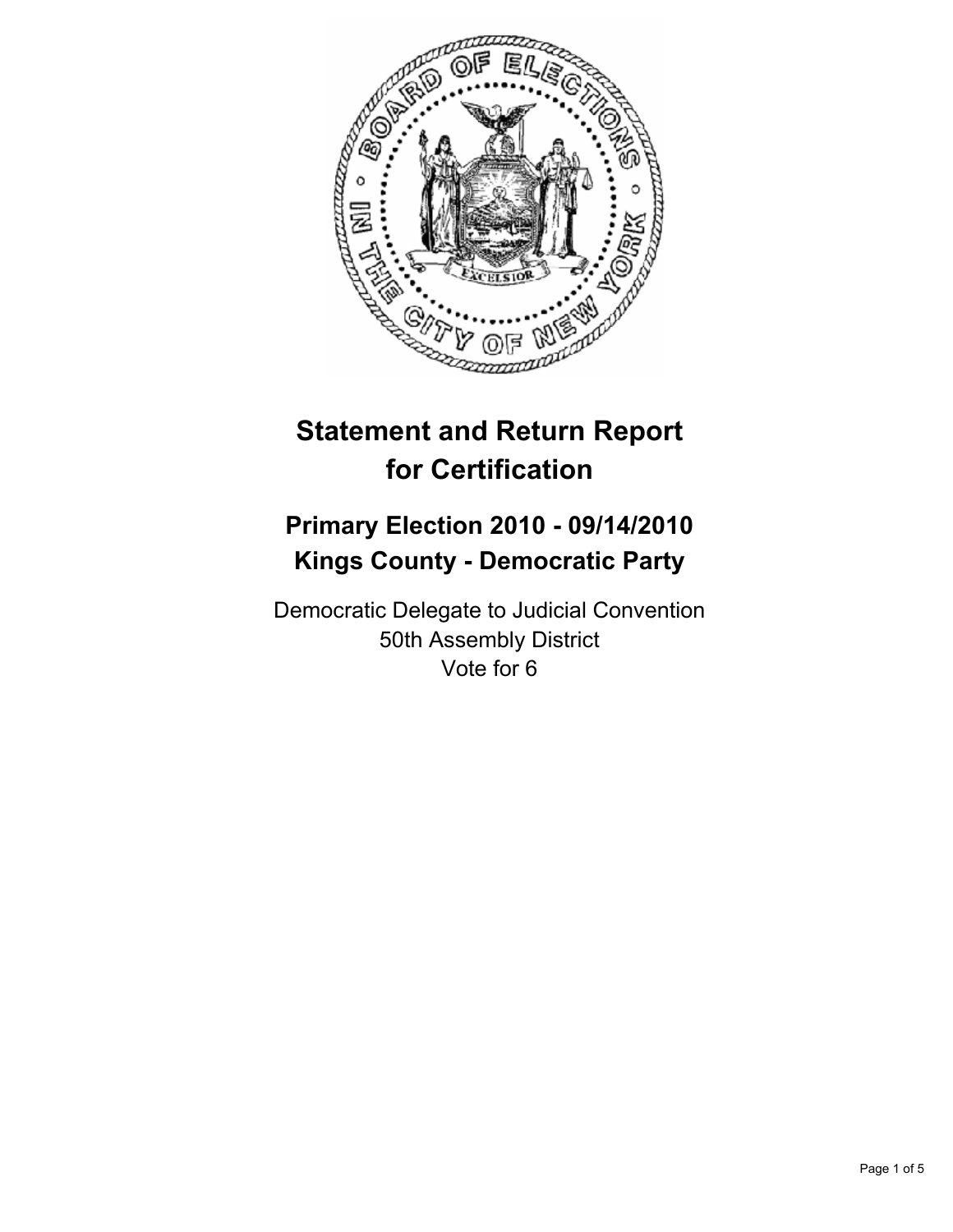

## **Assembly District 50**

| PUBLIC COUNTER                   | 8,187        |
|----------------------------------|--------------|
| <b>EMERGENCY</b>                 | 143          |
| ABSENTEE/MILITARY                | 106          |
| <b>AFFIDAVIT</b>                 | 112          |
| ANN M KANSFIELD                  | 2,251        |
| ADAM D PERLMUTTER                | 1,911        |
| LEIB MOSKOWITZ JR.               | 1,975        |
| THOMAS J BURROWS                 | 1,978        |
| <b>GREGORY P ZWAHLEN</b>         | 1,434        |
| NICHOLAS RIZZO                   | 1,953        |
| <b>JOSEPH WEBER</b>              | 3,872        |
| <b>RAMONA VERGARA</b>            | 4,059        |
| <b>DAVID NIEDERMAN</b>           | 3,718        |
| AMY Z CLEARY                     | 3,872        |
| <b>ISRAEL DEAR</b>               | 3,273        |
| <b>BARRY RASKIN</b>              | 3,388        |
| ALICE SCHECTER (WRITE-IN)        | 1            |
| BIX ELLEN BECKER (WRITE-IN)      | 2            |
| CHI RABBI (WRITE-IN)             | 1            |
| DAVID WAITHRINN (WRITE-IN)       | $\mathbf{1}$ |
| ELENA MAKAN (WRITE-IN)           | 1            |
| ELLAN EDWARDS (WRITE-IN)         | 1            |
| EMILY SCHLEMOUITZ (WRITE-IN)     | 1            |
| EST BAN DURAN (WRITE-IN)         | 1            |
| <b>GRUNWALD YAKOV (WRITE-IN)</b> | 1            |
| HENRY HARNEY (WRITE-IN)          | $\mathbf{1}$ |
| HILLOL ROSENBURG (WRITE-IN)      | 1            |
| ISAAC ABRAHAM (WRITE-IN)         | 1            |
| JACKQULINE PAINTOUS (WRITE-IN)   | 1            |
| JEANNA BIMBI (WRITE-IN)          | 2            |
| JOHANNA M CASTRO (WRITE-IN)      | 1            |
| KAT G ZIDAR (WRITE-IN)           | $\mathbf{1}$ |
| KENNETH STEIN (WRITE-IN)         | 1            |
| LAURA MANTELL (WRITE-IN)         | 1            |
| LEIB GLANZ (WRITE-IN)            | 1            |
| LEIB MUSKOVITZ (WRITE-IN)        | 1            |
| LERT GLANZ (WRITE-IN)            | 1            |
| LIEB GLANZ (WRITE-IN)            | 1            |
| LINCOLN RESTLER (WRITE-IN)       | 1            |
| LUTHER WILLIAMS (WRITE-IN)       | 1            |
| MARISA MCCORMICK (WRITE-IN)      | 1            |
| MARK POLLAND (WRITE-IN)          | 1            |
| MORRIS DAY (WRITE-IN)            | 1            |
| RABBI TITEELBAUM (WRITE-IN)      | 1            |
| RICHARD MAZUN (WRITE-IN)         | 1            |
| RICHARD R RATHBUN (WRITE-IN)     | 1            |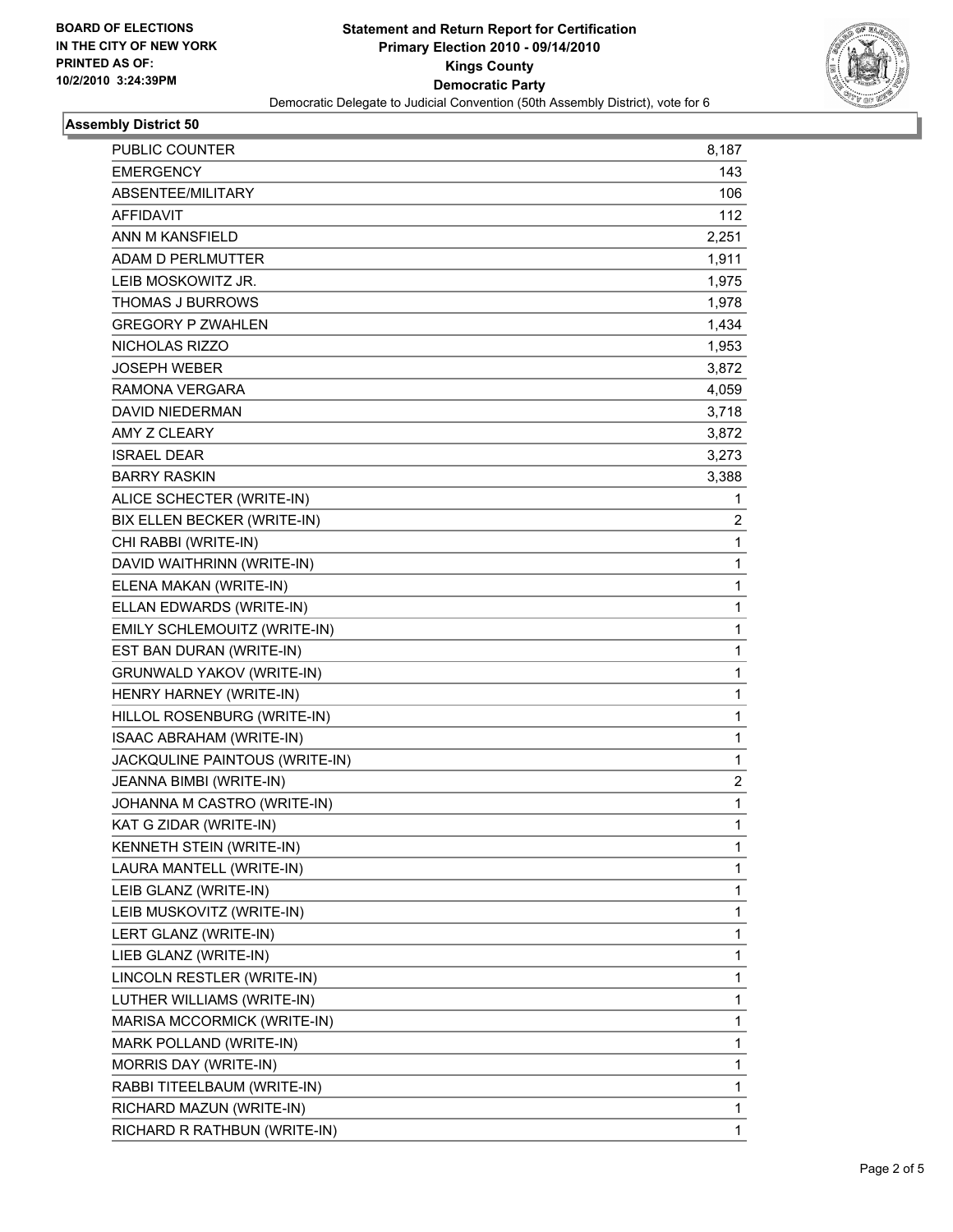

## **Assembly District 50**

| RON PAUL (WRITE-IN)           | 1      |
|-------------------------------|--------|
| SHED JACOB (WRITE-IN)         |        |
| SHIRLEY MARSHALL (WRITE-IN)   |        |
| SUNIA M RUSA (WRITE-IN)       | 1      |
| TERESA TORO (WRITE-IN)        | 1      |
| TULY GROSS (WRITE-IN)         | 1      |
| VITO LOPEZ (WRITE-IN)         | 2      |
| <b>WARREN COHN (WRITE-IN)</b> | 1      |
| WELL STONE (WRITE-IN)         | 1      |
| WILLIAM J HARRIS (WRITE-IN)   | 1      |
| WILLIAM SALZMAN (WRITE-IN)    | 1      |
| YITZCHOK ROSENBURG (WRITE-IN) |        |
| YOEL JACOB (WRITE-IN)         |        |
| YVETTE C PEREZ (WRITE-IN)     |        |
| YVETTE CLARK (WRITE-IN)       |        |
| ZELIG MAYER (WRITE-IN)        |        |
| ZINAR KATE (WRITE-IN)         | 1      |
| ZUSMAN SOFER (WRITE-IN)       | 1      |
| <b>Total Votes</b>            | 33,735 |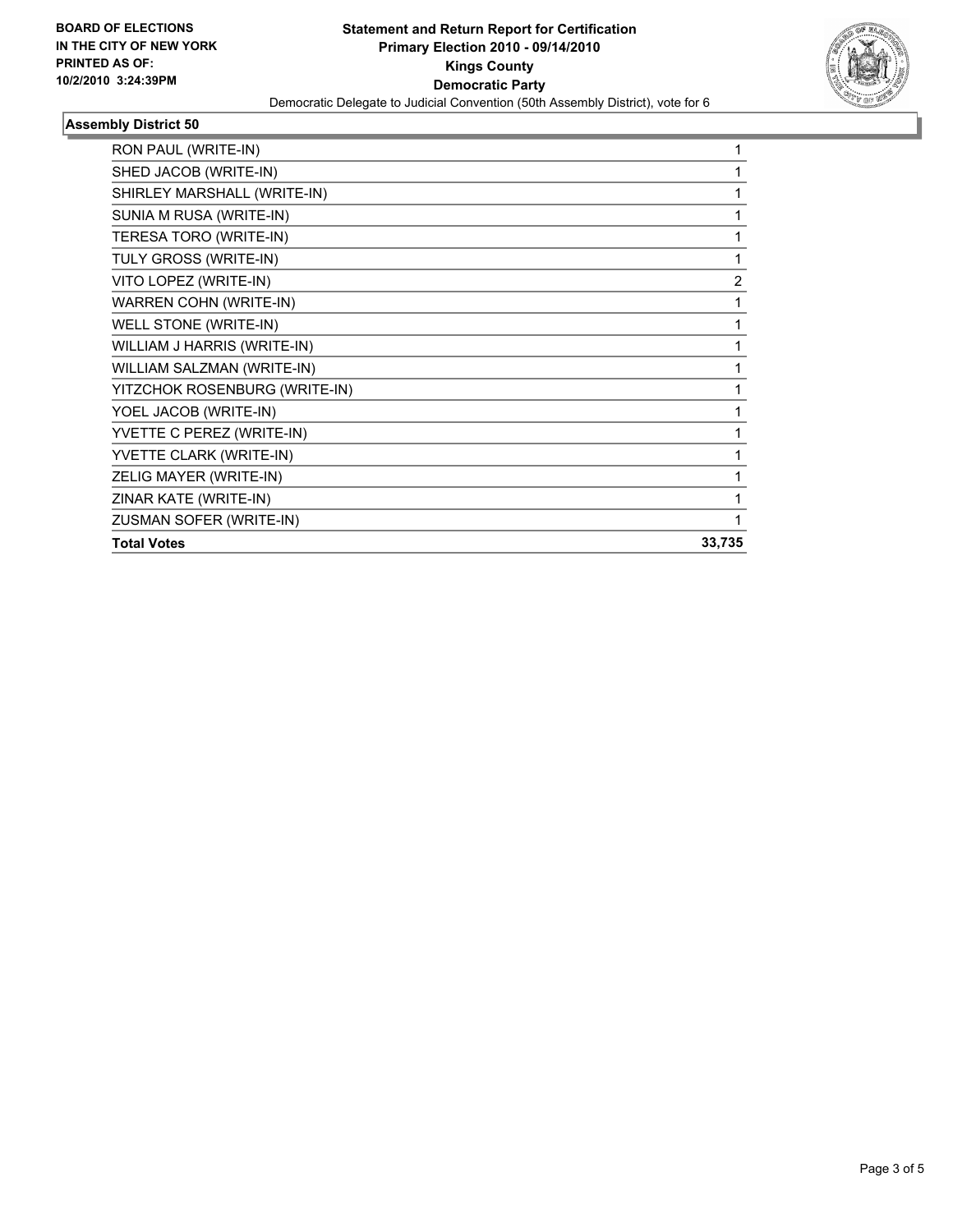

### **Total for Democratic Delegate to Judicial Convention (50th Assembly District) - Kings County**

| PUBLIC COUNTER                   | 8,187          |
|----------------------------------|----------------|
| <b>EMERGENCY</b>                 | 143            |
| ABSENTEE/MILITARY                | 106            |
| <b>AFFIDAVIT</b>                 | 112            |
| ANN M KANSFIELD                  | 2,251          |
| ADAM D PERLMUTTER                | 1,911          |
| LEIB MOSKOWITZ JR.               | 1,975          |
| <b>THOMAS J BURROWS</b>          | 1,978          |
| <b>GREGORY P ZWAHLEN</b>         | 1,434          |
| NICHOLAS RIZZO                   | 1,953          |
| JOSEPH WEBER                     | 3,872          |
| RAMONA VERGARA                   | 4,059          |
| <b>DAVID NIEDERMAN</b>           | 3,718          |
| AMY Z CLEARY                     | 3,872          |
| <b>ISRAEL DEAR</b>               | 3,273          |
| <b>BARRY RASKIN</b>              | 3,388          |
| ALICE SCHECTER (WRITE-IN)        | 1              |
| BIX ELLEN BECKER (WRITE-IN)      | $\overline{2}$ |
| CHI RABBI (WRITE-IN)             | 1              |
| DAVID WAITHRINN (WRITE-IN)       | 1              |
| ELENA MAKAN (WRITE-IN)           | 1              |
| ELLAN EDWARDS (WRITE-IN)         | 1              |
| EMILY SCHLEMOUITZ (WRITE-IN)     | 1              |
| EST BAN DURAN (WRITE-IN)         | 1              |
| <b>GRUNWALD YAKOV (WRITE-IN)</b> | 1              |
| HENRY HARNEY (WRITE-IN)          | 1              |
| HILLOL ROSENBURG (WRITE-IN)      | 1              |
| ISAAC ABRAHAM (WRITE-IN)         | 1              |
| JACKQULINE PAINTOUS (WRITE-IN)   | 1              |
| JEANNA BIMBI (WRITE-IN)          | $\overline{2}$ |
| JOHANNA M CASTRO (WRITE-IN)      | 1              |
| KAT G ZIDAR (WRITE-IN)           | 1              |
| KENNETH STEIN (WRITE-IN)         | 1              |
| LAURA MANTELL (WRITE-IN)         | 1              |
| LEIB GLANZ (WRITE-IN)            | 1              |
| LEIB MUSKOVITZ (WRITE-IN)        | 1              |
| LERT GLANZ (WRITE-IN)            | 1              |
| LIEB GLANZ (WRITE-IN)            | 1              |
| LINCOLN RESTLER (WRITE-IN)       | 1              |
| LUTHER WILLIAMS (WRITE-IN)       | 1              |
| MARISA MCCORMICK (WRITE-IN)      | 1              |
| MARK POLLAND (WRITE-IN)          | 1              |
| MORRIS DAY (WRITE-IN)            | 1              |
| RABBI TITEELBAUM (WRITE-IN)      | 1              |
| RICHARD MAZUN (WRITE-IN)         | 1              |
| RICHARD R RATHBUN (WRITE-IN)     | 1              |